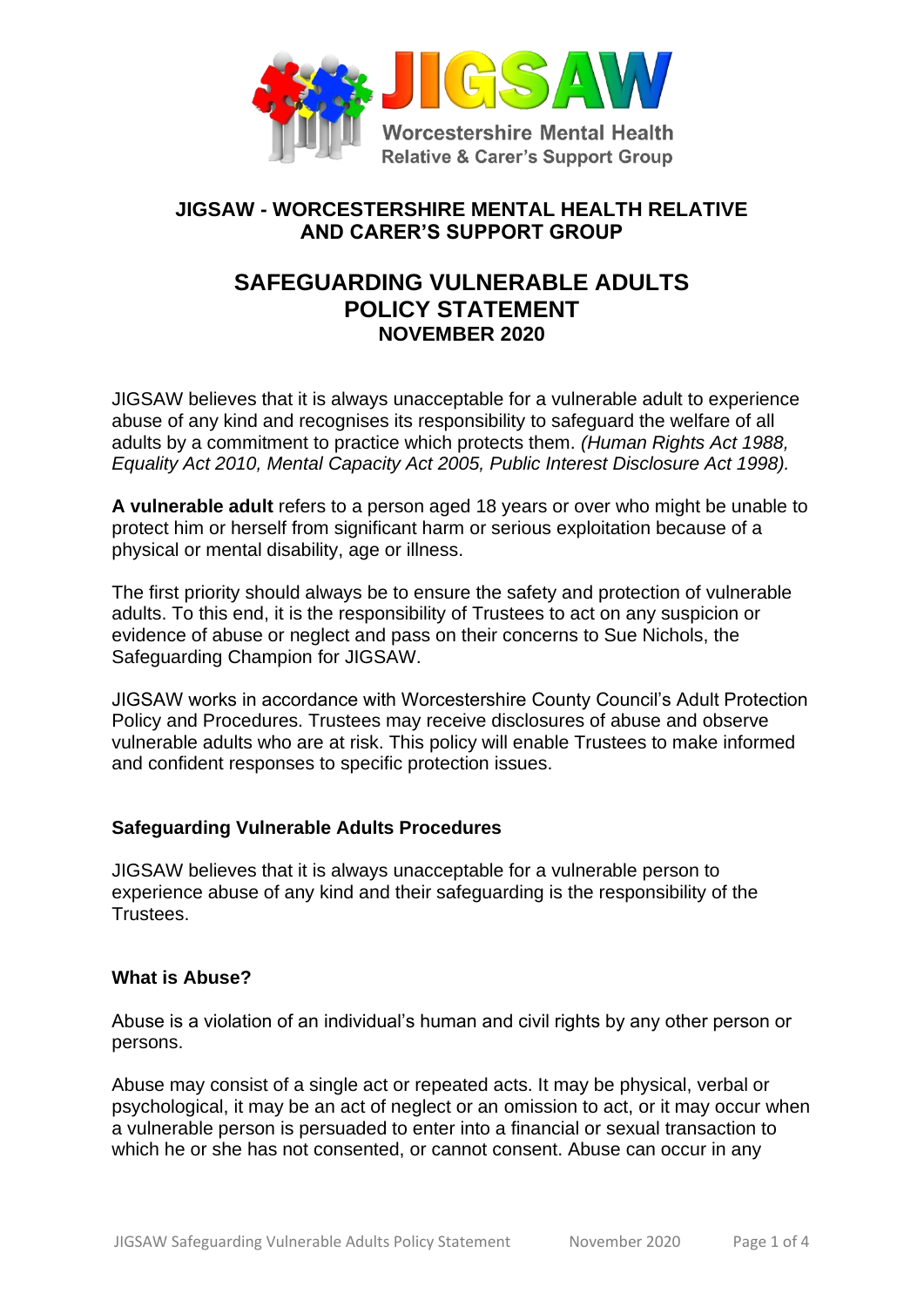relationship and it may result in significant harm to, or exploitation of, the person subjected to it.

The Department of Health in its 'No Secrets' report suggests the following as the main types of abuse: -

- **Physical abuse**  including hitting, slapping, pushing, kicking, misuse of medication, restraint, or inappropriate sanctions.
- **Sexual abuse** including rape and sexual assault; or sexual acts to which the vulnerable adult has not consented or could not consent or was pressured into consenting.
- **Psychological abuse** including emotional abuse, threats of harm or abandonment, deprivation of contact, humiliation, blaming, controlling, intimidation, coercion, harassment, verbal abuse, isolation or withdrawal from services or supportive networks.
- **Financial or material abuse** including theft, fraud, exploitation, pressure in connection with wills, property or inheritance or financial transactions, or the misuse or misappropriation of property, possessions or benefits.
- **Neglect and acts of omission** including ignoring medical or physical care needs, failure to provide access to appropriate health, social care or educational services, the withholding of the necessities of life, such as medication, adequate nutrition and heating.
- **Discriminatory abuse** including racist, sexist, that based on a person's disability, age or sexuality and other forms of harassment, slurs or similar treatment.

#### **JIGSAW also recognises:**

- **Online abuse** the use of the internet and other social networks such as Facebook and Twitter which causes exploitation, harassment or bullying to someone who lacks the capability to appreciate the danger.
- **Abuse by landline or mobile device or any electronic method of communication** - the use of which encourages someone to purchase goods or services of which amounts to cold calling or a scam where the recipient is incapable of appreciating the nature of the communication and the possible consequences.

### **What is Significant Harm?**

Significant harm includes the impairment of physical, emotional, social or behavioural development.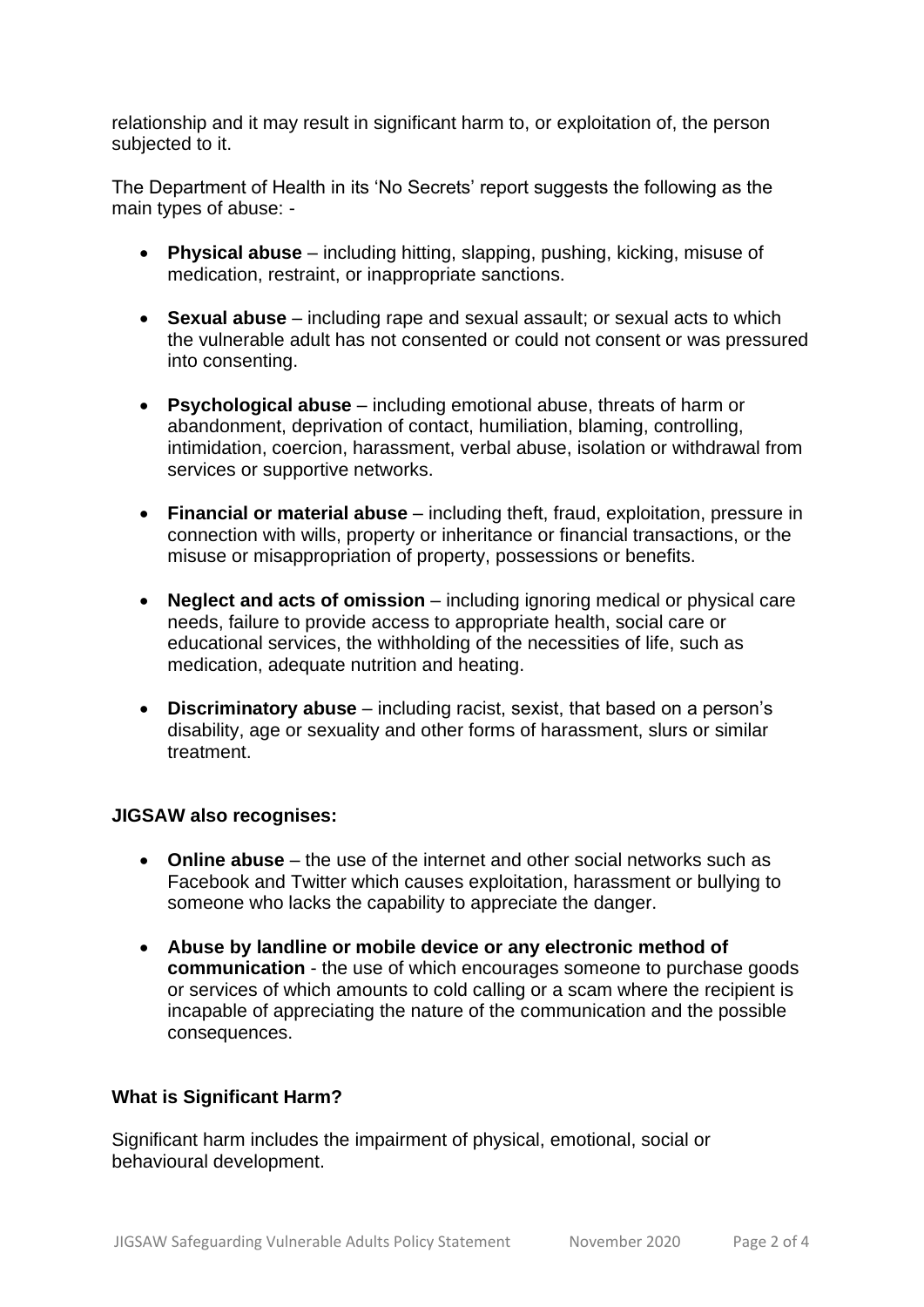### **Procedure in the Event of a Disclosure**

It is important that vulnerable adults are protected from abuse.

If the Trustees have any worries or concerns about the vulnerable adult, they have two options:

- 1. In the event of immediate threat to the safety of a vulnerable adult, contact the Worcestershire Social Care Access Services on 01905 768053 or call 999
- 2. In the event of more general concerns about a vulnerable adult e.g. welfare, care, safety; contact should be made with Sue Nichols, JIGSAW Safeguarding Champion on 0776 380 1217. She will contact the Adult Protection Team to discuss the concern and seek advice. (The Trustees of JIGSAW are all un-paid carers and are not qualified to deal with safeguarding issues).

The Safeguarding Champion will make a written record of the concerns and actions.

As part of this early enquiry stage, liaison will take place between the Safeguarding Champion and the concerned person. A decision on whether further action is necessary will be based on evidence presented.

If a referral is made to the Adult Protection Team, then there is a legal right to access information documented in accordance with JIGSAW's procedures. (See Jigsaw's Data Protection Policy.)

JIGSAW agrees to work in accordance with the requirements of the Disclosure & Barring Service.

#### **What to do if a disclosure is made**

- 1. If a person says that they **have been** abused
- 2. If a person says that they **are being** abused
- 3. If a Trustee suspects or witnesses abuse

#### **THE MATTER MUST BE REPORTED DIRECTLY TO THE JIGSAW SAFEGUARDING CHAMPION WHO HAS A RESPONSIBILITY TO DO THE FOLLOWING:**

- Listen calmly
- Believe what they say
- Tell them they were right to raise the concern
- Tell them it is not their fault
- Explain the areas of confidentiality and say that it is the Safeguarding Champion's responsibility to tell someone in authority in order to keep the individual safe. (This is a legal responsibility)
- Explain the procedure to the individual making the disclosure